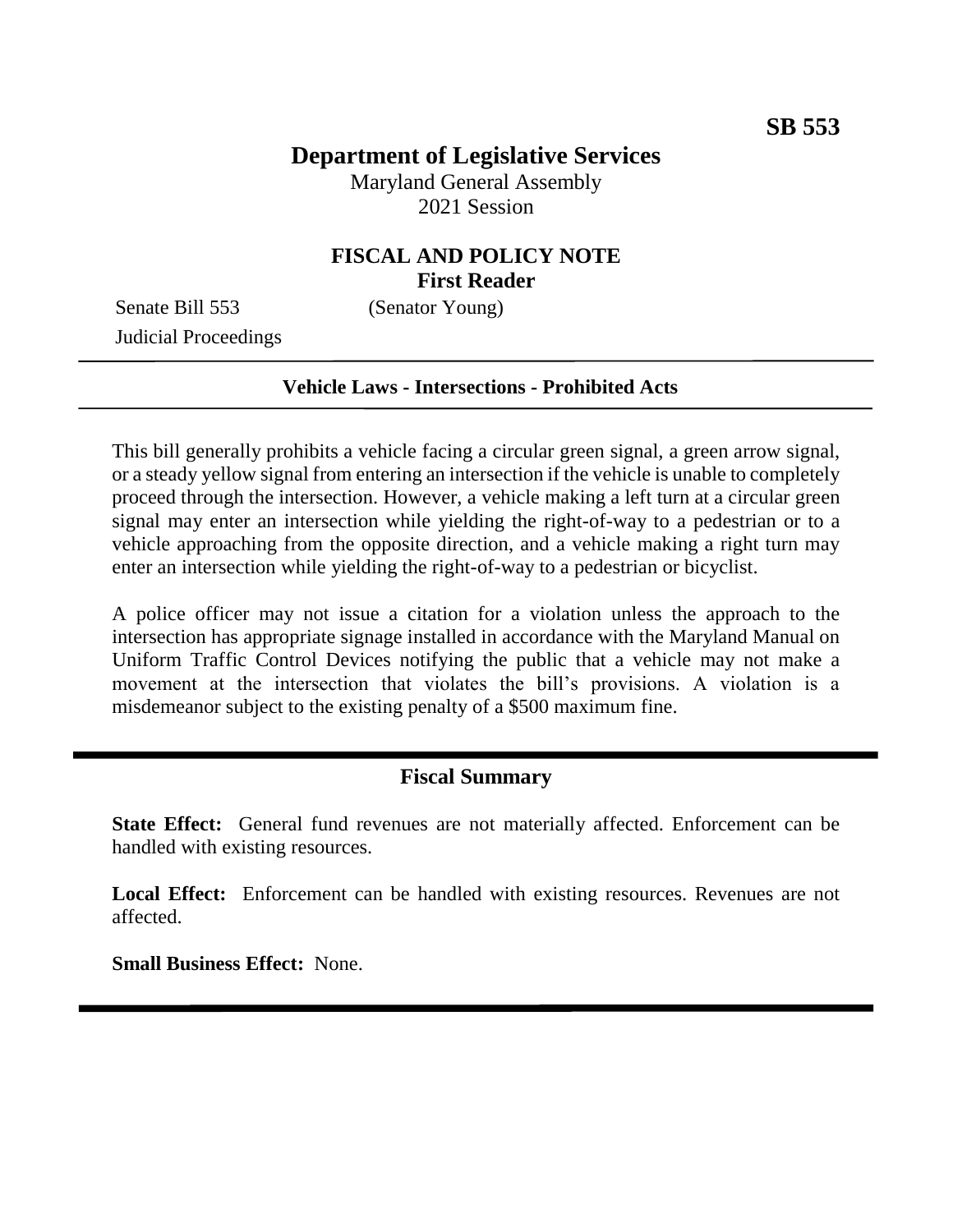# **Analysis**

### **Current Law:**

#### *Green Traffic Signals*

*Circular Green Signal:* Vehicular traffic facing a circular green signal may proceed straight through the intersection or, unless a sign otherwise prohibits the turn, turn right or left. A vehicle proceeding straight or turning right or left at a circular green signal must yield the right-of-way to a vehicle or pedestrian lawfully in the intersection or adjacent crosswalk.

*Green Arrow Signal:* Vehicular traffic facing a green arrow signal may cautiously enter the intersection only to make the movement indicated by the arrow or by another indication shown at the same time as the arrow. Vehicular traffic facing a green arrow signal must, when making an authorized movement, yield the right-of-way to any pedestrian or bicycle lawfully within the adjacent crosswalk and to other traffic lawfully using the intersection.

*Penalties:* A violation of these provisions is a misdemeanor, and a violator is subject to a maximum fine of \$500. The prepayment penalty established by the District Court is \$90, and the Motor Vehicle Administration (MVA) must assess one point against a violator's license. If, however, the violation contributes to an accident, the prepayment penalty is \$130, and MVA must assess three points against the violator's license.

#### *Red Traffic Signals*

*Required Stop:* Vehicular traffic facing a steady red signal alone or a steady red arrow (unless entering the intersection to make a movement permitted by another signal) must stop at the near side of the intersection (1) at a clearly marked stop sign; (2) if there is no clearly marked stop sign, before entering any crosswalk; or (3) if there is no crosswalk, before entering the intersection. Traffic generally must remain stopped until a signal to proceed is displayed.

A violation is a misdemeanor, and a violator is subject to a maximum fine of \$500. The prepayment penalty established by the District Court is \$140, and MVA must assess two points against a violator's license. If, however, the violation contributes to an accident, the prepayment penalty is \$180, and MVA must assess three points against the violator's license.

SB 553/ Page 2 *Authorized Turns:* Unless a sign prohibiting a turn is in place, vehicular traffic facing a steady red signal may, after stopping, cautiously enter the intersection and make (1) a right turn; (2) a left turn from a one-way street onto a one-way street; or (3) a turn as indicated